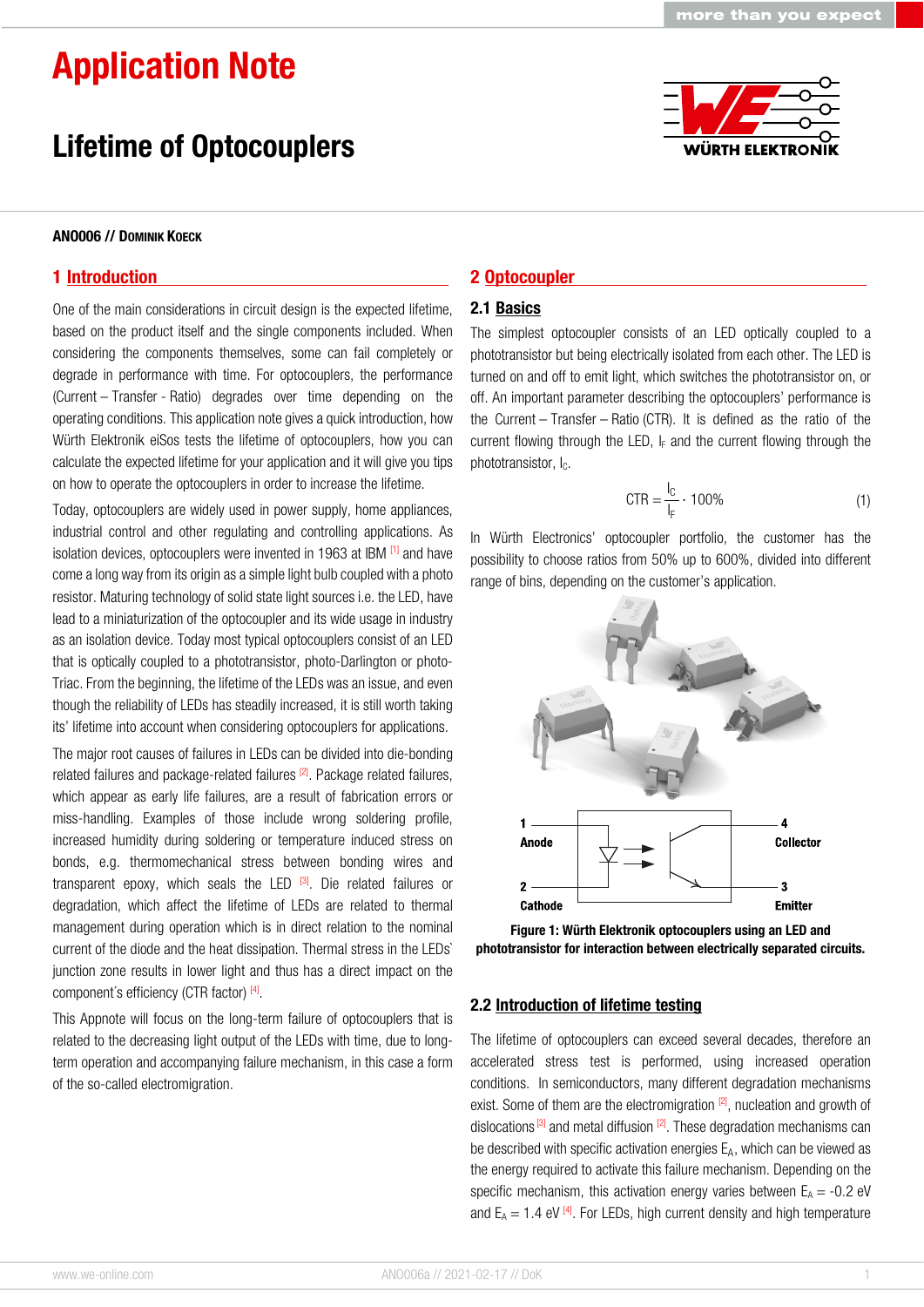## Application Note

### Lifetime of Optocouplers



leads to diffusion of atoms out of the active region leaving point-defects  $[3]$ . These crystal defects increase the number of non-radiative recombination centers, thus decreasing the quantum efficiency of light creation and hence decreasing the CTR of the optocoupler. This mechanism can be described similar to the electromigration of Al atoms originally described by J. Black in 1969, where he described the median time to failure of a device with following formula [2].

$$
\frac{1}{\text{MTF}} = A J^2 e^{\frac{E_A}{k_B T}}
$$
 (2)

MTF: Median time to failure [h]

- A: A constant [5], including scattering cross section area
- J: current density  $\left[\frac{A}{cm^2}\right]$
- E<sub>A</sub>: Activation energy [eV]
- k<sub>B</sub>: Boltzmann constant 8.617  $\frac{eV}{K}$
- T: Temperature [K]

For reliability testing it is of great interest to reduce the stress testing time but being able to predict the resulting lifetime under normal use conditions. According to equation (2), the MTF reduces with the current density and the temperature. When testing optocouplers with increased temperature and current, the degrading mechanisms happen much faster than they would under normal operation conditions with smaller temperature and lower current. Therefore, an acceleration factor can be calculated by dividing equation (2) with stress test conditions and normal operation conditions. This results in the widely known Black formula  $^{[2]}$  :

$$
AF = \left(\frac{I_{\text{test}}}{I_{\text{norm}}}\right)^{N} \cdot e^{\frac{E_A}{k_B} \left(\frac{1}{T_{\text{norm}}} - \frac{1}{T_{\text{test}}}\right)}\tag{3}
$$

- AF: Acceleration factor median time to failure [h]
- $T_{\text{Test}}$ : Temperature used in stress test [K]
- T<sub>norm</sub>: Typical field use temperature [K]
- Itest: Forward current used in stress test [A]
- Inorm: Typical field use forward current [A]
- E<sub>A</sub>: Activation energy [eV]
- N: Exponent [5] N=2

As mentioned above, there is a mixture of different failure mechanisms and corresponding activation energies. The effective activation energy can be found as a fit parameter from repeating stress tests at different temperatures. However, to comply with industry standards an average activation energy of  $E_A = 0.7$ eV is used as a typical value for discrete semiconductors  $[4]$ . The application of this formula is demonstrated for the [14081614xxx/14081714xxx](https://www.we-online.de/katalog/en/WL-OCPT_OPTOCOUPLER_PHOTOTRANSISTOR) Würth Elektronik optocouplers, which were tested for 1000 h under increased temperature  $T_{\text{test}} = 110 \degree C$  and

an LED forward current  $I_{\text{test}} = 30$  mA. The phototransistor is less prone to degradation than the LED  $^{[6]}$ . Therefore, for the scope of this application note, it is assumed that the change of CTR is due to the loss of luminosity of the LED and not due to phototransistor degradation.

In the following, an example of the acceleration factor calculation and its application to stress test results is shown. The test duration is 1000 h at  $T_{Test} = 110$  °C and a LED forward current  $I_{Test} = 30$  mA. If the optocoupler is used with 100% duty cycle at a forward current of  $I_{norm} = 5$  mA and is operating at ambient temperature  $T_{norm} = 80 °C$ , the acceleration factor is  $AF = 218$ . So, according to the Black formula (3), the acceleration stress test of 1000 h simulates a normal field use of almost  $AF \cdot 1000 h = 218 \cdot 1000 h \approx 25$  years.

Figure 2 shows the CTR degradation that is expected within these 25 years. It shows for the Würth Elektronik optocouplers that in average, no more than 5% degradation of the CTR value is expected.



Figure 2: Expected CTR degradation with field time. Parameters for field use: 100% duty cycle, 80°C ambient temperature, 5 mA forward current. Stress test parameters: 1000 h test, 110°C test temperature, 30 mA forward current

The Average - 2σ relative CTRs are also given as a dashed line. Statistical distribution gives the variance  $2\sigma$  as the amount of variation in the data. In other words – around 68% of the relative CTR values are inside of  $1\sigma$ distance from the average value. Similar, 95% of the relative CTR values is within the  $2\sigma$  confidence interval. When considering figure 2, the  $2\sigma$ curve shows the lowest expected relative CTR degradation is not less than 87% within 25 years.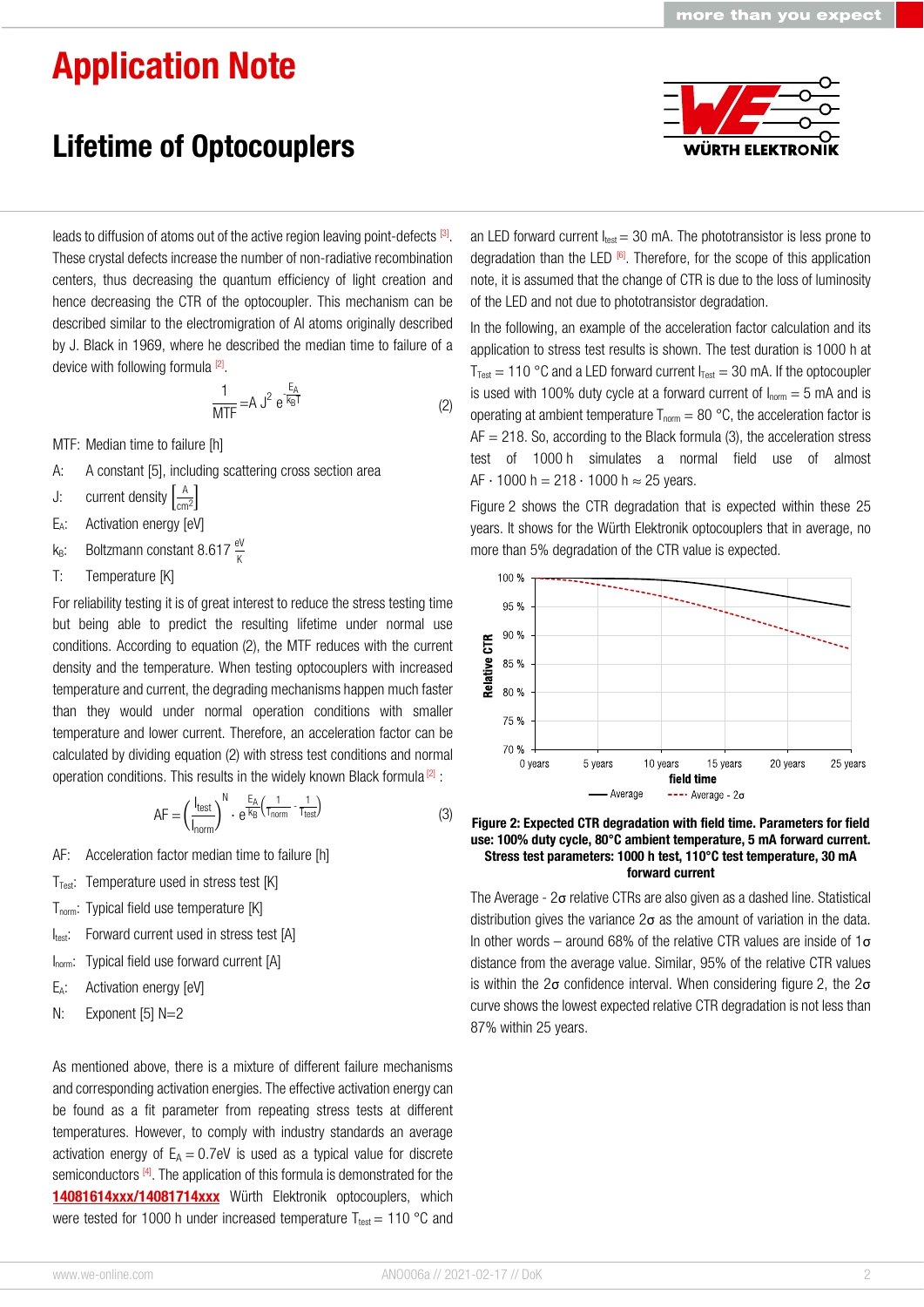WÜRTH ELEKTRO

# Application Note

## Lifetime of Optocouplers

#### 2.3 Parameters for improving optocoupler lifetime

In figures 3 and 4, the average CTR degradation is shown in dependence on the normal operation forward current  $I_F$  and the normal operation ambient temperature T. It is important to note that the expected CTR degradation can be reduced by reducing the operation temperature and driving forward current of the LED.



Figure 3: Forward current dependency on expected average CTR degradation with field time. Parameters for field use: 100% duty cycle, 80°C ambient temperature, forward currents as indicated in the graph. Stress test parameters: 1000 h test, 110°C test temperature, 30 mA forward current.



Figure 4: Temperature dependency on expected average CTR degradation with field time. Parameters for field use: 100% duty cycle, 5 mA forward current, ambient temperatures as indicated in the graph. Stress test parameters: 1000 h test, 110°C test temperature, 30 mA forward current.

#### 3 Summary

Optocouplers, as all other components on the electronic board need reliable performance for many years in harsh applications such as industrial control and power supplies. As the reduction of the LEDs' performance is one of the mechanisms leading to a degradation of Current Transfer Ratio in optocouplers, it is worth describing and understanding this effect. Würth Elektronik eiSos performs extensive quality tests to provide products with outstanding reliability performance. Given the

reliability data provided and the presented equations, we could suggest some design guidelines to increase the lifetime of optocouplers:

- 1. Decrease the effective operating time of the optocoupler.
- 2. Decrease the operating diode current and power dissipation out from the LED by larger vias and pads in the layout
- **3.** Avoid peak transient currents through the LED
- **4.** Adjust the duty cycle of the LED, in order to keep the average current low.

Additionally, in case of critical products regarding reliability like e.g. devices with medical application, reliability of the optocoupler can be increased by a burn-in procedure. But to avoid damage of the devices the burn-in parameters should be kept below the absolute maximum ratings. Keeping these rules in mind, the designer can expect a high stability of Würth Elektronik optocouplers performance for many years.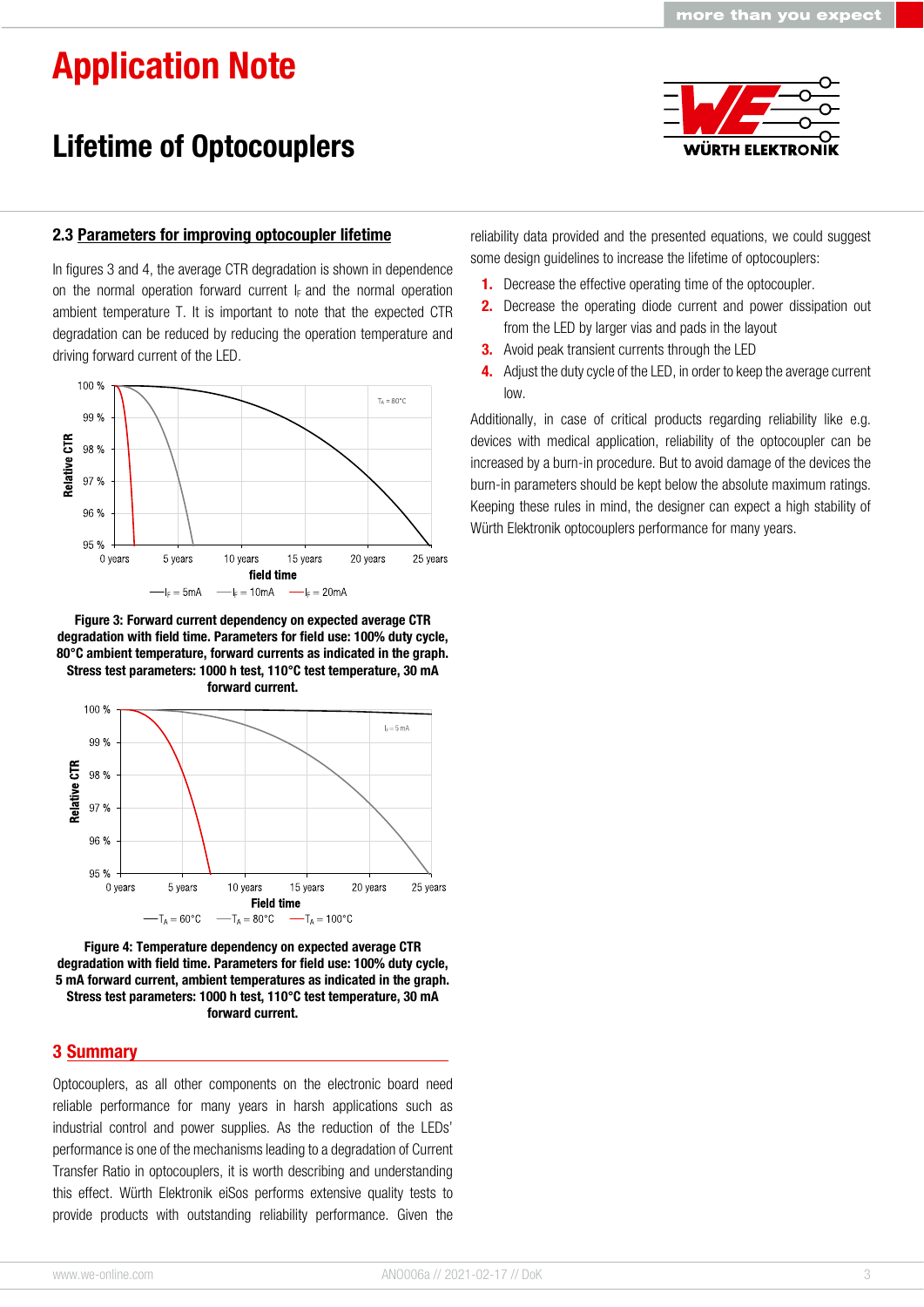# Application Note

### Lifetime of Optocouplers



more than you expect

#### A. Appendix

#### A.1.Literature

[1] I. Akmenkalns et al., "Four Terminal Electro-Optical Logic". United States of America Patent 3417249, 17 December 1963.

[2] J. Black, ""Electromigration - A Brief Survey and Some Recent Results"," IEEE Transactions on Electron Devices, 1969.

[3] M.-H. Chang, D. Das, P. Varde and M. Pecht, "Light emitting diodes reliability review," Microelectronics Reliability, no. 52, p. 762-782, 2012.

[4] Component Technical Committee, "Failure Mechanism Based Stress Test Qualification for Discrete Semiconductors in Automotive Applications," Automotive Electronics Council, 2013.

[5] J. R. Black, "Mass transport of aluminum by momentum exchange with conducting electrons," IEEE International Reliability Physics Symposium, 1967.

[6] J. B. H. Slama, H. Helali, A. Lahyani, K. Louati, P. Venet and G. Rojat, "Optocouplers Ageing Process: Study and Modeling," in International Conference on Electrical Engineering Design & Technologies, Hammamet Tunisia, 2007.

[7] T. Bajenesco, "CTR degradation and ageing problem of optocouplers," in Proceedings of 4th International Conference on Solid-State and IC Technology, Bejing, China, 1995.